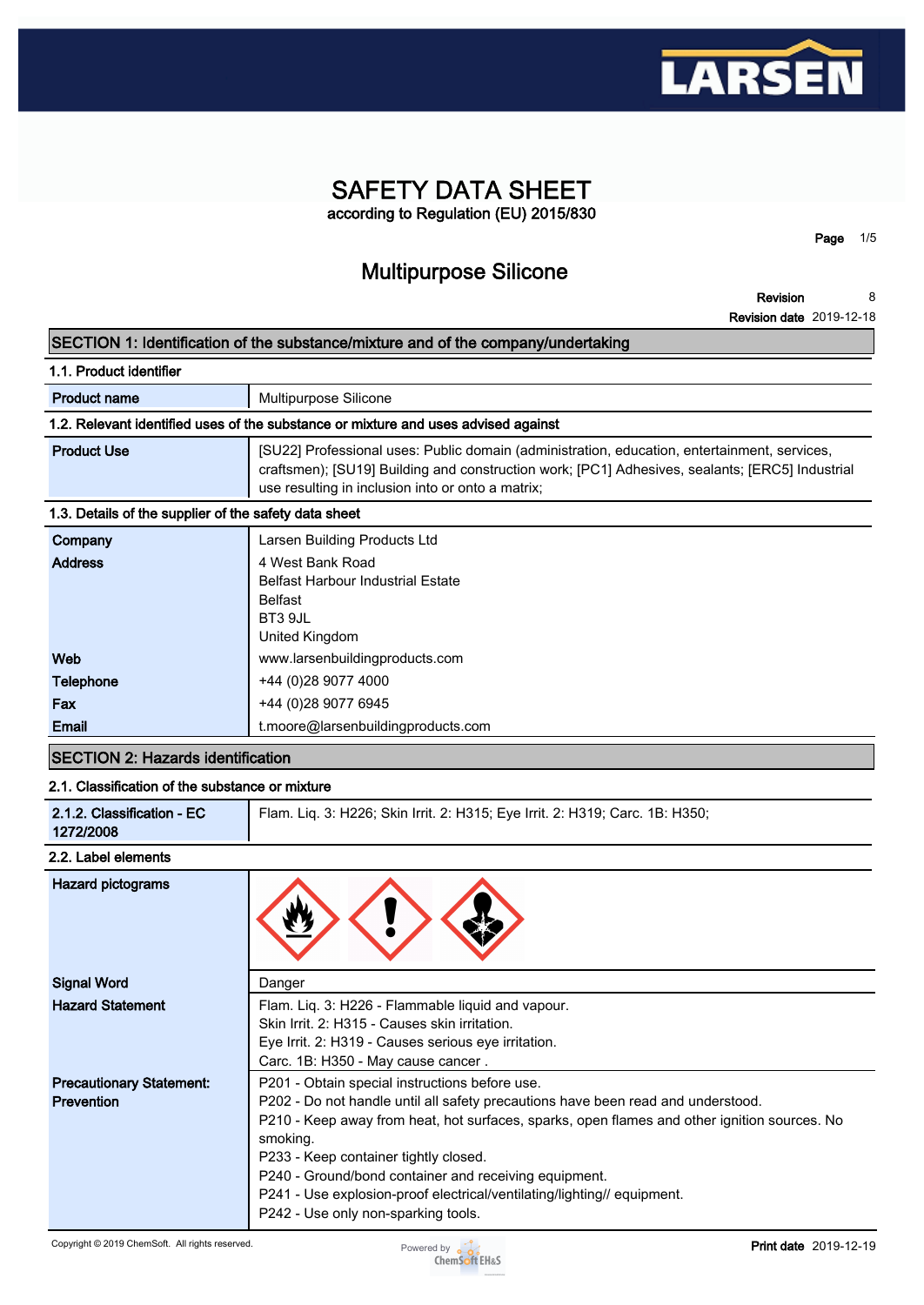| 2.2. Label elements                                |                                                                                                                                                                                                                                                                                                                                                                                                                                                                                                                                                                                                                                                                                                                                                                                                               |
|----------------------------------------------------|---------------------------------------------------------------------------------------------------------------------------------------------------------------------------------------------------------------------------------------------------------------------------------------------------------------------------------------------------------------------------------------------------------------------------------------------------------------------------------------------------------------------------------------------------------------------------------------------------------------------------------------------------------------------------------------------------------------------------------------------------------------------------------------------------------------|
| <b>Precautionary Statement:</b><br><b>Response</b> | P243 - Take precautionary measures against static discharge.<br>P264 - Wash thoroughly after handling.<br>P280 - Wear protective gloves/protective clothing/eye protection/face protection.<br>P302+P352 - IF ON SKIN: Wash with plenty of water/.<br>P303+P361+P353 - IF ON SKIN (or hair): Take off immediately all contaminated clothing. Rinse<br>skin with water/shower<br>P305+P351+P338 - IF IN EYES: Rinse cautiously with water for several minutes. Remove contact<br>lenses, if present and easy to do. Continue rinsing.<br>P308+P313 - IF exposed or concerned: Get medical advice/attention.<br>P321 - Specific treatment (see on this label).<br>P332+P313 - If skin irritation occurs: Get medical advice/attention.<br>P337+P313 - If eye irritation persists: Get medical advice/attention. |
|                                                    | P370+P378 - In case of fire: Use to extinguish.                                                                                                                                                                                                                                                                                                                                                                                                                                                                                                                                                                                                                                                                                                                                                               |
| <b>Precautionary Statement:</b><br>Storage         | P403+P235 - Store in a well-ventilated place. Keep cool.<br>P405 - Store locked up.                                                                                                                                                                                                                                                                                                                                                                                                                                                                                                                                                                                                                                                                                                                           |
| <b>Precautionary Statement:</b><br><b>Disposal</b> | P501 - Dispose of contents/container to                                                                                                                                                                                                                                                                                                                                                                                                                                                                                                                                                                                                                                                                                                                                                                       |

#### **SECTION 3: Composition/information on ingredients**

#### **3.2. Mixtures**

#### **EC 1272/2008**

| <b>Chemical Name</b>                                                   | Index No.    | CAS No.    | EC No.    | <b>REACH Registration</b><br><b>Number</b> | Conc.<br>$(\%w/w)$ | Classification                  |
|------------------------------------------------------------------------|--------------|------------|-----------|--------------------------------------------|--------------------|---------------------------------|
| Gasoil - unspecified - distillates<br>(petroleum), hydrotreated middle | 649-221-00-X | 64742-46-7 | 265-148-2 |                                            |                    | Carc. 1B: H350:                 |
| Triacetyl (propyl) silane                                              |              | 17865-07-5 | 241-816-9 |                                            |                    | EUH014; Skin Corr. 1A:<br>H314: |

### **SECTION 4: First aid measures**

#### **4.1. Description of first aid measures**

| <b>Inhalation</b>   | Inhalation may cause coughing, tightness of the chest and irritation of the respiratory system.<br>Move the exposed person to fresh air. Seek medical attention.             |
|---------------------|------------------------------------------------------------------------------------------------------------------------------------------------------------------------------|
| Eye contact         | May cause irritation to eyes. Rinse immediately with plenty of water for 15 minutes holding the<br>eyelids open. Seek medical attention if irritation or symptoms persist.   |
| <b>Skin contact</b> | May cause irritation to skin. Wash off immediately with plenty of soap and water. Remove<br>contaminated clothing. Seek medical attention if irritation or symptoms persist. |
| Ingestion           | Ingestion may cause nausea and vomiting. Seek medical attention if irritation or symptoms persist.                                                                           |
| General information |                                                                                                                                                                              |
|                     | In case of accident or if you feel unwell, seek medical advice immediately (show the label where                                                                             |

#### **SECTION 5: Firefighting measures**

#### **5.1. Extinguishing media**

**Carbon oxides. Alcohol resistant foam.**

#### **5.2. Special hazards arising from the substance or mixture**

**. Burning produces irritating, toxic and obnoxious fumes.**

#### **5.3. Advice for firefighters**

**Wear suitable respiratory equipment when necessary.**

#### **SECTION 6: Accidental release measures**

#### **6.1. Personal precautions, protective equipment and emergency procedures**

**possible).**

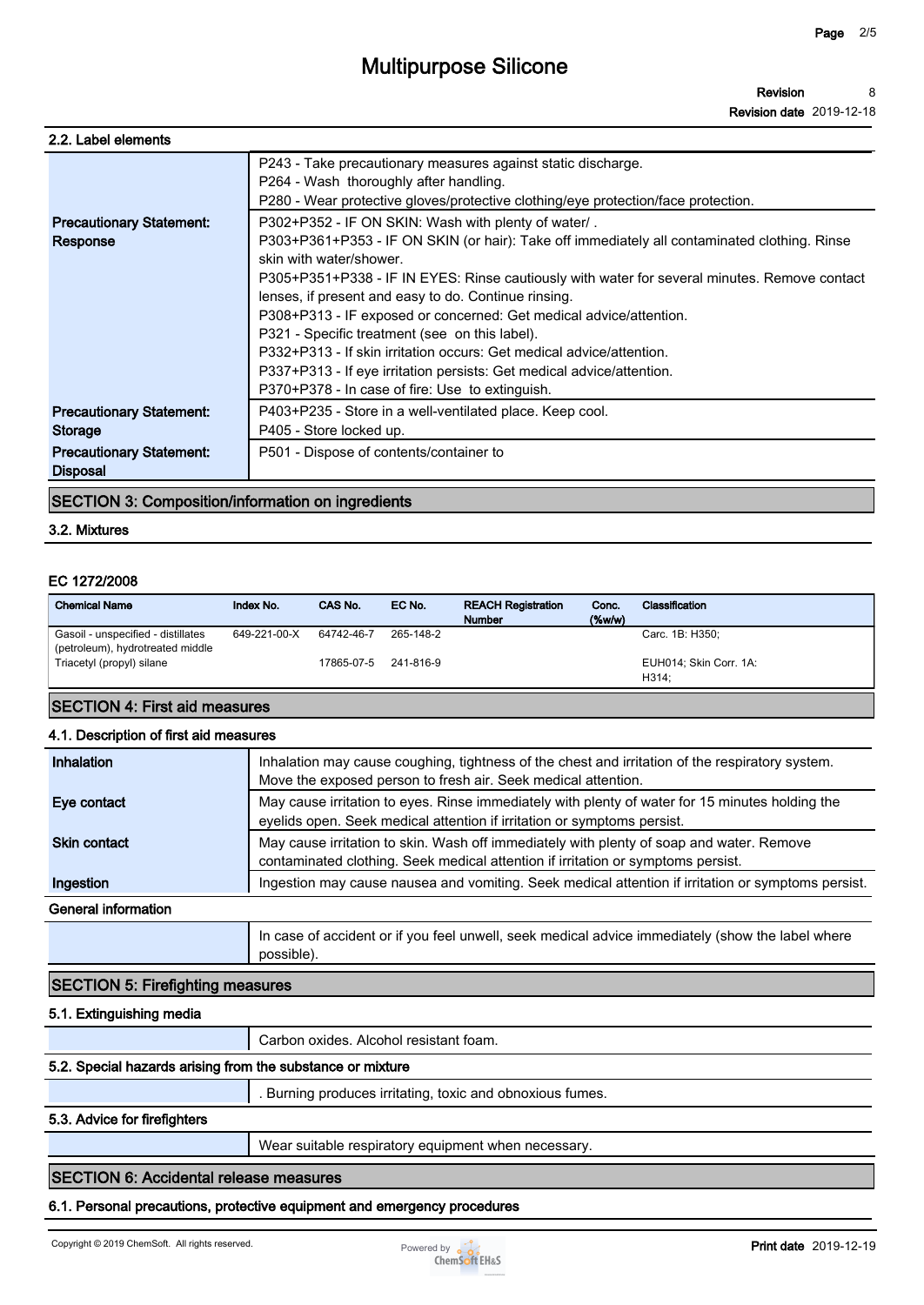| <b>Revision date</b> 2019-12-18 |  |
|---------------------------------|--|
|---------------------------------|--|

|                                                                   | NG VISIUI I UALG ZU 19-12-10                                                                                                                                                                   |
|-------------------------------------------------------------------|------------------------------------------------------------------------------------------------------------------------------------------------------------------------------------------------|
|                                                                   | 6.1. Personal precautions, protective equipment and emergency procedures                                                                                                                       |
|                                                                   | Ensure adequate ventilation of the working area. Evacuate personnel to a safe area. Eliminate all<br>sources of ignition. Wear suitable protective equipment.                                  |
| 6.2. Environmental precautions                                    |                                                                                                                                                                                                |
|                                                                   | Do not allow product to enter drains. Prevent further spillage if safe.                                                                                                                        |
| 6.3. Methods and material for containment and cleaning up         |                                                                                                                                                                                                |
|                                                                   | Avoid raising dust. Sweep up. Transfer to suitable, labelled containers for disposal. Clean spillage<br>area thoroughly with plenty of water.                                                  |
| <b>SECTION 7: Handling and storage</b>                            |                                                                                                                                                                                                |
| 7.1. Precautions for safe handling                                |                                                                                                                                                                                                |
|                                                                   | Avoid contact with eyes and skin. Ensure adequate ventilation of the working area. Use explosion<br>proof equipment. Keep away from sources of ignition - No smoking. Avoid formation of dust. |
| 7.2. Conditions for safe storage, including any incompatibilities |                                                                                                                                                                                                |
|                                                                   | Keep in a cool, dry, well ventilated area. Keep containers tightly closed. Store in correctly labelled<br>containers.                                                                          |
| <b>SECTION 8: Exposure controls/personal protection</b>           |                                                                                                                                                                                                |
| 8.2. Exposure controls                                            |                                                                                                                                                                                                |
| 8.2.1. Appropriate engineering<br>controls                        | Ensure adequate ventilation of the working area.                                                                                                                                               |
| 8.2.2. Individual protection<br>measures                          | Wear chemical protective clothing.                                                                                                                                                             |
| Eye / face protection                                             | Approved safety goggles.                                                                                                                                                                       |
| Skin protection -<br>Handprotection                               | Chemical resistant gloves (PVC).                                                                                                                                                               |
| <b>Respiratory protection</b>                                     | Wear suitable respiratory equipment when necessary.                                                                                                                                            |
| <b>SECTION 9: Physical and chemical properties</b>                |                                                                                                                                                                                                |
| 9.1. Information on basic physical and chemical properties        |                                                                                                                                                                                                |
| Appearance Paste                                                  |                                                                                                                                                                                                |
|                                                                   | <b>Colour</b> Various                                                                                                                                                                          |
|                                                                   | Odour Characteristic                                                                                                                                                                           |
| Initial boiling point $\geq 300$                                  |                                                                                                                                                                                                |
| <b>Flash point</b> $\geq 55$                                      |                                                                                                                                                                                                |
| <b>SECTION 10: Stability and reactivity</b>                       |                                                                                                                                                                                                |
|                                                                   |                                                                                                                                                                                                |

#### **10.2. Chemical stability**

**Stable under normal conditions.**

## **10.3. Possibility of hazardous reactions**

**Oxidising agents.**

## **10.4. Conditions to avoid**

**Heat, sparks and open flames.**

#### **SECTION 11: Toxicological information**

#### **11.1.4. Toxicological Information**

**No data available**

## **SECTION 12: Ecological information**

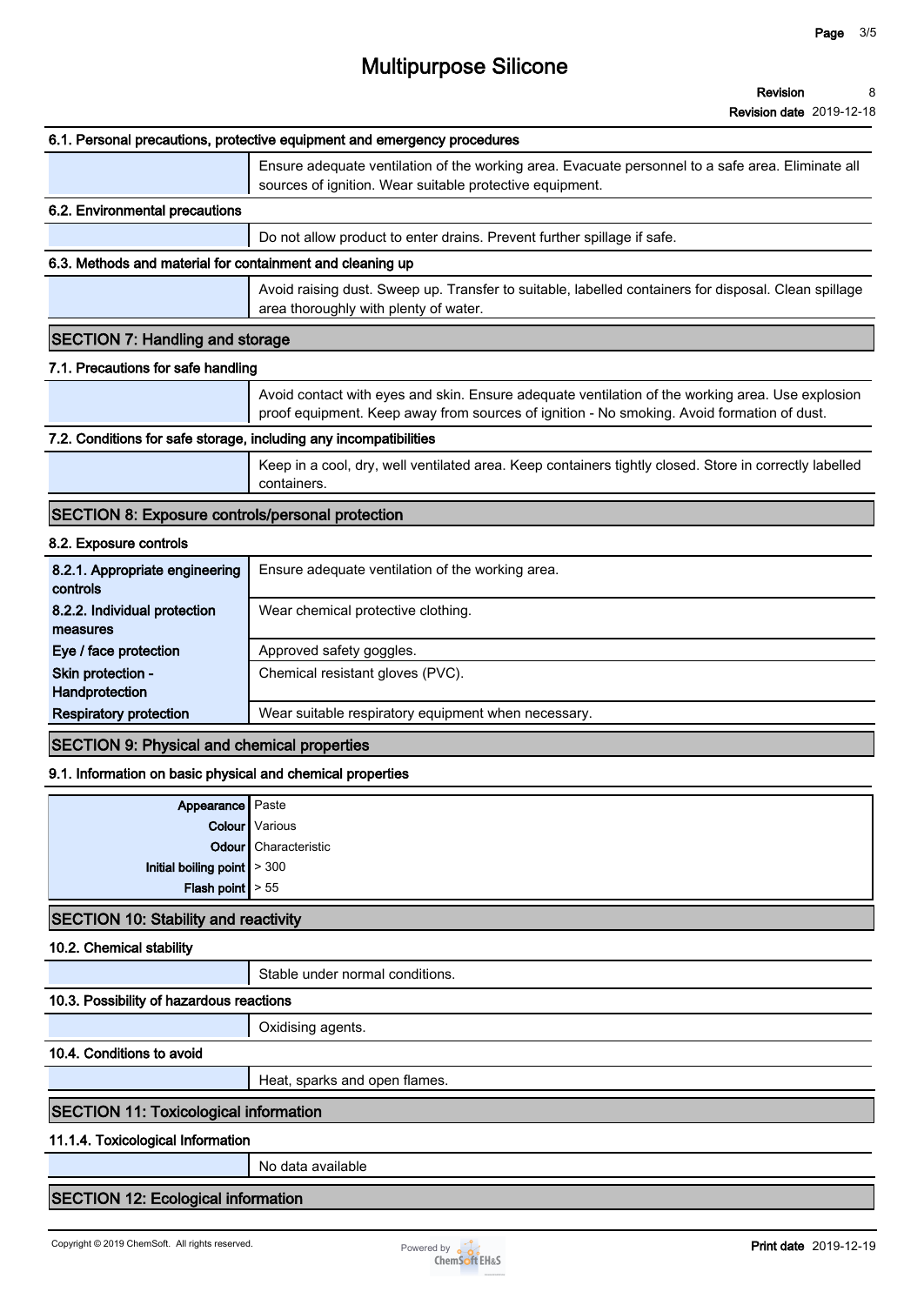| 12.1. Toxicity                            |                                                                   |  |  |
|-------------------------------------------|-------------------------------------------------------------------|--|--|
|                                           | No data available                                                 |  |  |
| SECTION 13: Disposal considerations       |                                                                   |  |  |
| General information                       |                                                                   |  |  |
|                                           | Dispose of in compliance with all local and national regulations. |  |  |
| <b>SECTION 14: Transport information</b>  |                                                                   |  |  |
| <b>Hazard pictograms</b>                  |                                                                   |  |  |
|                                           | <u>ky</u>                                                         |  |  |
| 14.1. UN number                           |                                                                   |  |  |
|                                           | <b>UN1202</b>                                                     |  |  |
| 14.2. UN proper shipping name             |                                                                   |  |  |
|                                           | <b>GAS OIL</b>                                                    |  |  |
| 14.3. Transport hazard class(es)          |                                                                   |  |  |
| <b>ADR/RID</b>                            | $\mathbf{3}$                                                      |  |  |
| Subsidiary risk                           |                                                                   |  |  |
| <b>IMDG</b>                               | 3                                                                 |  |  |
| Subsidiary risk                           |                                                                   |  |  |
| <b>IATA</b>                               | 3                                                                 |  |  |
| Subsidiary risk                           |                                                                   |  |  |
| 14.4. Packing group                       |                                                                   |  |  |
| Packing group                             | $\ensuremath{\mathsf{III}}\xspace$                                |  |  |
| 14.5. Environmental hazards               |                                                                   |  |  |
| <b>Environmental hazards</b>              | No                                                                |  |  |
| Marine pollutant                          | No                                                                |  |  |
| <b>ADR/RID</b>                            |                                                                   |  |  |
| <b>Hazard ID</b>                          | 30                                                                |  |  |
| <b>Tunnel Category</b>                    | (D/E)                                                             |  |  |
| <b>IMDG</b>                               |                                                                   |  |  |
| <b>EmS Code</b>                           | F-E S-E                                                           |  |  |
| <b>IATA</b>                               |                                                                   |  |  |
| <b>Packing Instruction (Cargo)</b>        | 366                                                               |  |  |
| <b>Maximum quantity</b>                   | 220L                                                              |  |  |
| <b>Packing Instruction</b>                | 355                                                               |  |  |
| (Passenger)                               |                                                                   |  |  |
| <b>Maximum quantity</b>                   | 60L                                                               |  |  |
| <b>SECTION 15: Regulatory information</b> |                                                                   |  |  |

## **SECTION 16: Other information**